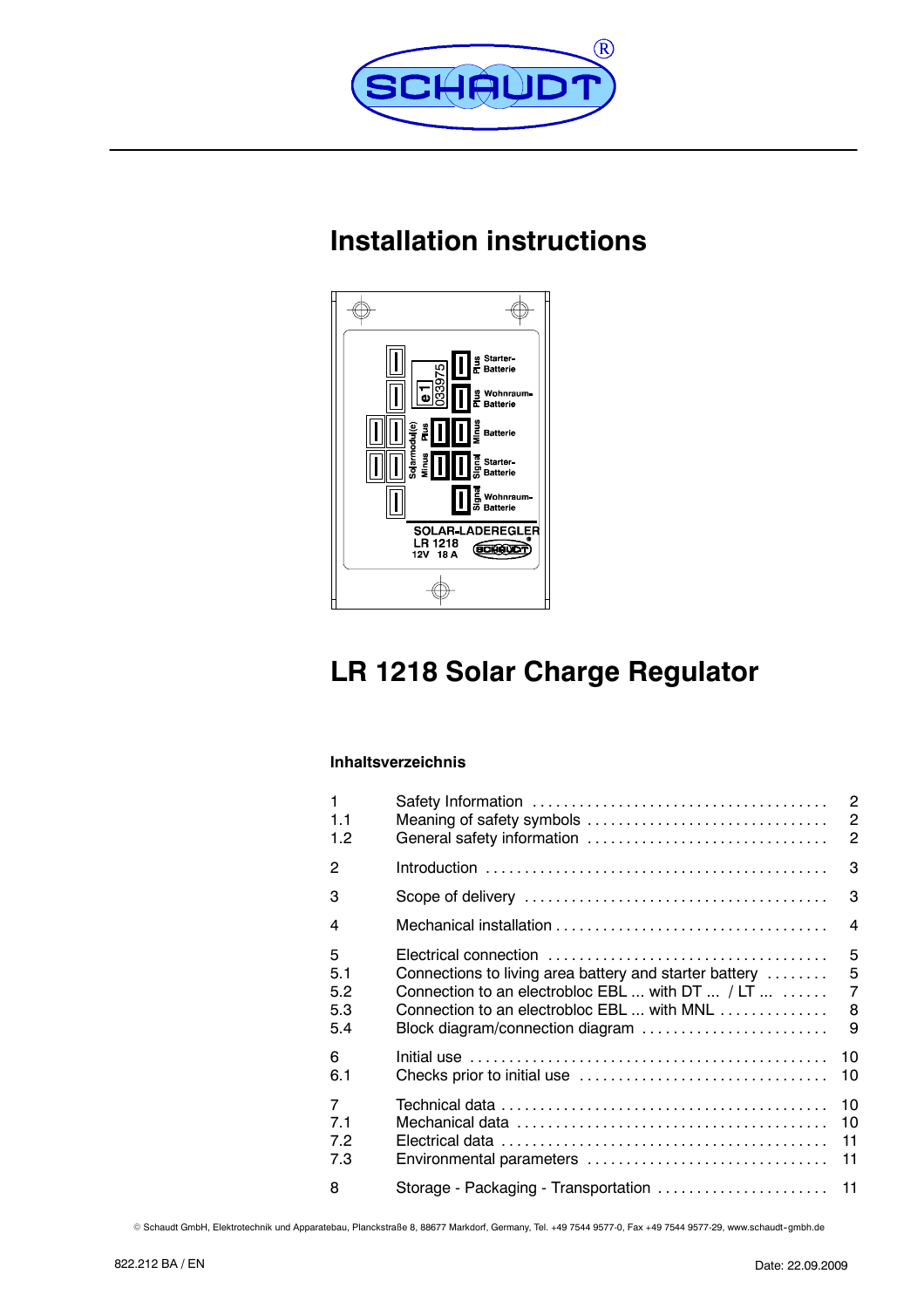

# **1 Safety Information**

# **1.1 Meaning of safety symbols**

#### **A DANGER!**

Failure to heed this warning may result in death or serious injury.



# $\triangle$  WARNING!

Failure to heed this warning may result in personal injuries.



#### **ATTENTION!**

Failure to heed this warning may result in damage to the device or connected consumers.

### **1.2 General safety information**



#### $\triangle$  WARNING!

Hot components! Burns:

- Blown fuses should only be replaced once the system has been completely disconnected from the power supply.
- Only replace blown fuses once the cause of the fault has been identified and rectified.
- The rear of the device may become hot during operation. Do not touch.



#### **A ATTENTION!**

Voltage carrying parts Damage to devices:

- The electrical system of the motorhome or caravan must comply with current DIN, VDE and ISO regulations.
- $\bullet$  Never modify the device.
- Never try to start the device using a defective mains cable or with a faulty connection.
- Never carry out maintenance work on live devices.
- Ensure proper electrical connections are made.
- Ensure correct electrical fuses are used.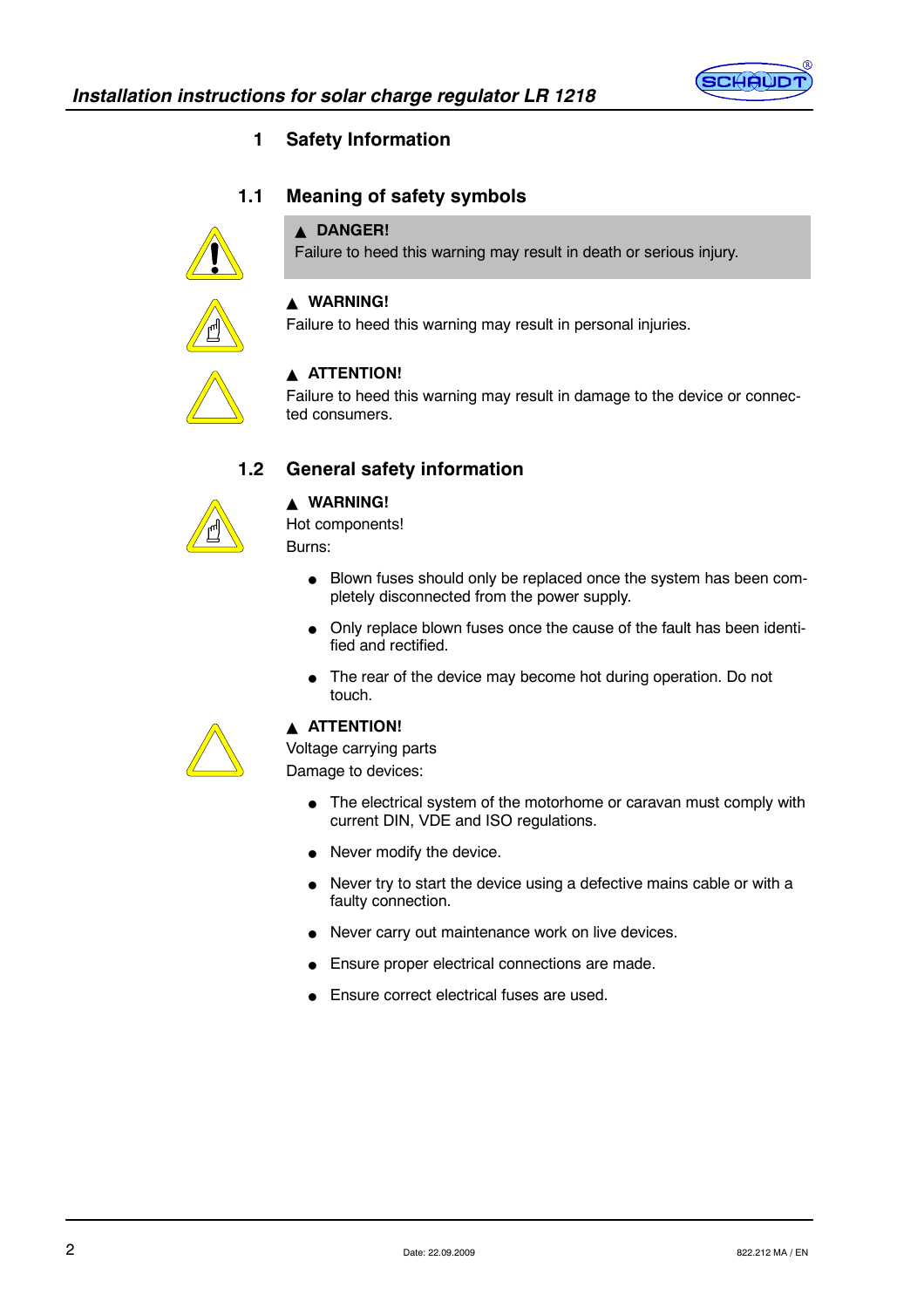

#### **2 Introduction**

#### **These installation instructions are aimed at trained personnel.**

They contain important information on the connection and safe operation of the device. The safety information provided must be observed.

Always follow the relevant instruction manual in addition to the installation instructions.

# **3 Scope of delivery**

Delivered as part of the LR 1218 solar charge regulator:

- $\bullet$  1 x LR 1218 solar charge regulator
- Connection set for the different applications
- **Instruction Manual**
- Installation instructions



Fig. 1 LR 1218 Solar Charge Regulator Deliverables

| Pos. | Qty | <b>Name</b>                                                                   |
|------|-----|-------------------------------------------------------------------------------|
|      | 1   | LR 1218 solar charge regulator                                                |
| 2    | 2   | Flat vehicle fuse, 20A                                                        |
| 3    |     | Flat vehicle fuse, 15 A                                                       |
| 4    | 2   | Fuse holder for flat vehicle fuse                                             |
| 5    | 5   | Flat push-on contacts, 6.3 x 0.8 without sleeve                               |
| 6    | 3   | Screws, 3.5 x 20                                                              |
| 7    | 4   | Insulating sleeves for pos. 5                                                 |
| 8    | 6   | Flat push-on contacts, 6.3 x 0.8 (blue)                                       |
| 9    | 1   | EBL  connector cable (caravan battery charge current)                         |
| 10   |     | EBL  adapter cable (starter battery charge current)                           |
| 11   |     | EBL  connector cable (signals for display charge<br>currents on $DT$ / $LT$ ) |
| 12   |     | EBL  connector cable (batteries for charge currents)                          |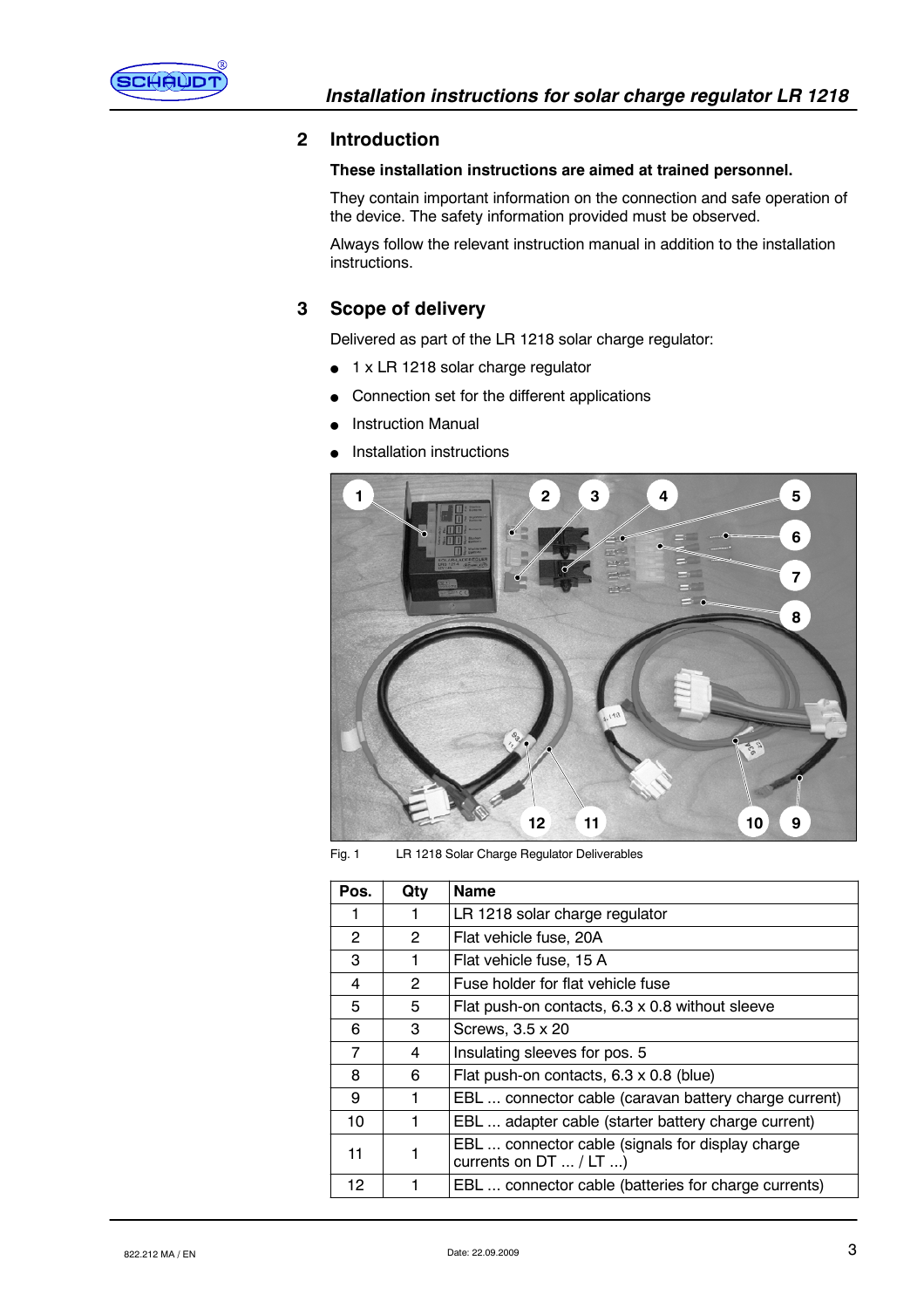



 $\triangle$  Not all parts/cables are required for every different application.

# **4 Mechanical installation**

 $\triangle$  This device is intended for installation into a vehicle.

The device is designed for wall or floor installation. For applications in sections 5.2 and 5.3, it must be installed in the direction vicinity of the EBL ... electrobloc (at a maximum distance of 30cm to the front plate).

- $\blacktriangleright$  For applications in which the cables supplied are used to connect to an Schaudt EBL ... electrobloc, the solar charge regulator must be installed in the direct vicinity of the electrobloc. **Environment**
	- $\triangleright$  For other applications, a dry and sufficiently ventilated place in the insulated interior is to be selected for installation. No condensation may be able to form on the device. In order to prevent a build-up of heat, ventilation holes towards the living area must be provided in the upper and lower areas of the place of installation. Its cross-section is based on the size and average temperature of the place of installation.
- $\blacktriangleright$  Ensure a minimum clearance to the surrounding fixtures and fittings: **Minimum clearance**
	- Maintain a gap of at least 5 cm on all sides (except mounted side).
	- Whilst in operation, the ambient temperature must not exceed  $+45$  °C, measured 2.5 cm away from the sides of the device.

#### " On a stable and even surface, attach the solar charge regulator to the drillholes with three screws (Fig. 1, Pos. 6). **Fitting**



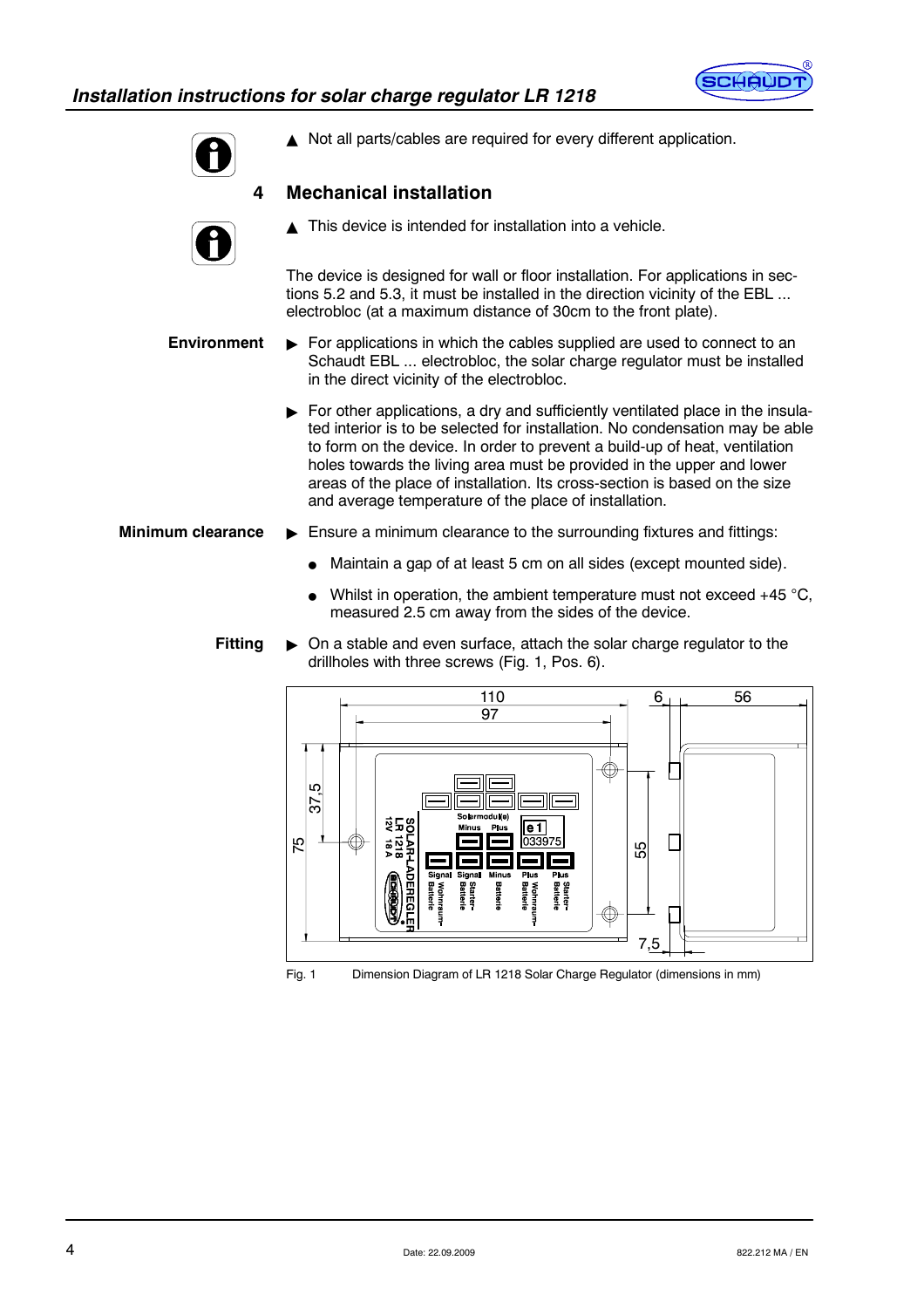

#### **5 Electrical connection**

# **A ATTENTION!**

The output voltage of the charge regulator is not suitable for direct supply without battery.

Malfunction of or damage to connected consumers:

- Do not operate the solar charge regulator without a battery.
- **Disconnect connector "Plus** Solar module(s)" on the solar charge regulator before changing or removing the battery.
- $\bullet$  The solar charge regulator may only be used in buffer mode with lead acid or lead gel batteries with a minimum rating of 55 Ah.

The electrical connection of the solar charge regulator is ready for the following applications:

- Connections to living area battery and starter battery
- $\bullet$  Connection to an EBL ... electrobloc with connected DT ... / LT ... control and display panel .
- Connection to an EBL ... electrobloc with 3-pin MNL connection and adapter for starter battery

# **5.1 Connections to living area battery and starter battery**



#### **A ATTENTION!**

Short circuits!

Damage to the solar charge regulator or fire damage to cable:

 $\bullet$  To protect the supply lines in the event of a short circuit, connect the fuses directly to the positive pole of battery.

Select the cable cross-sections in line with EN 1648-1 or -2. The maximum current load must not exceed 90% of the individual fuse rating.

Recommended cable cross-sections:

| Line length<br>(sum of supply and return lines) | <b>Cable cross-section</b> |
|-------------------------------------------------|----------------------------|
| up to 4m                                        | $2.5$ mm <sup>2</sup>      |
| up to 8m                                        | 4,0 mm <sup>2</sup>        |
| up to 12m                                       | $6.0 \text{ mm}^2$         |

For this application, the follow parts are required from those delivered:

| Pos. | Qty | <b>Name</b>                                            |  |  |
|------|-----|--------------------------------------------------------|--|--|
|      |     | LR 1218 solar charge regulator                         |  |  |
| 2    | 2   | Flat vehicle fuse, 20A                                 |  |  |
|      | 2   | Fuse holder for flat vehicle fuse                      |  |  |
| 5    | 4   | Flat push-on contacts, $6.3 \times 0.8$ without sleeve |  |  |
|      | 4   | Insulating sleeves for pos. 5                          |  |  |
| 8    | 5   | Flat push-on contacts, 6.3 x 0.8 (blue)                |  |  |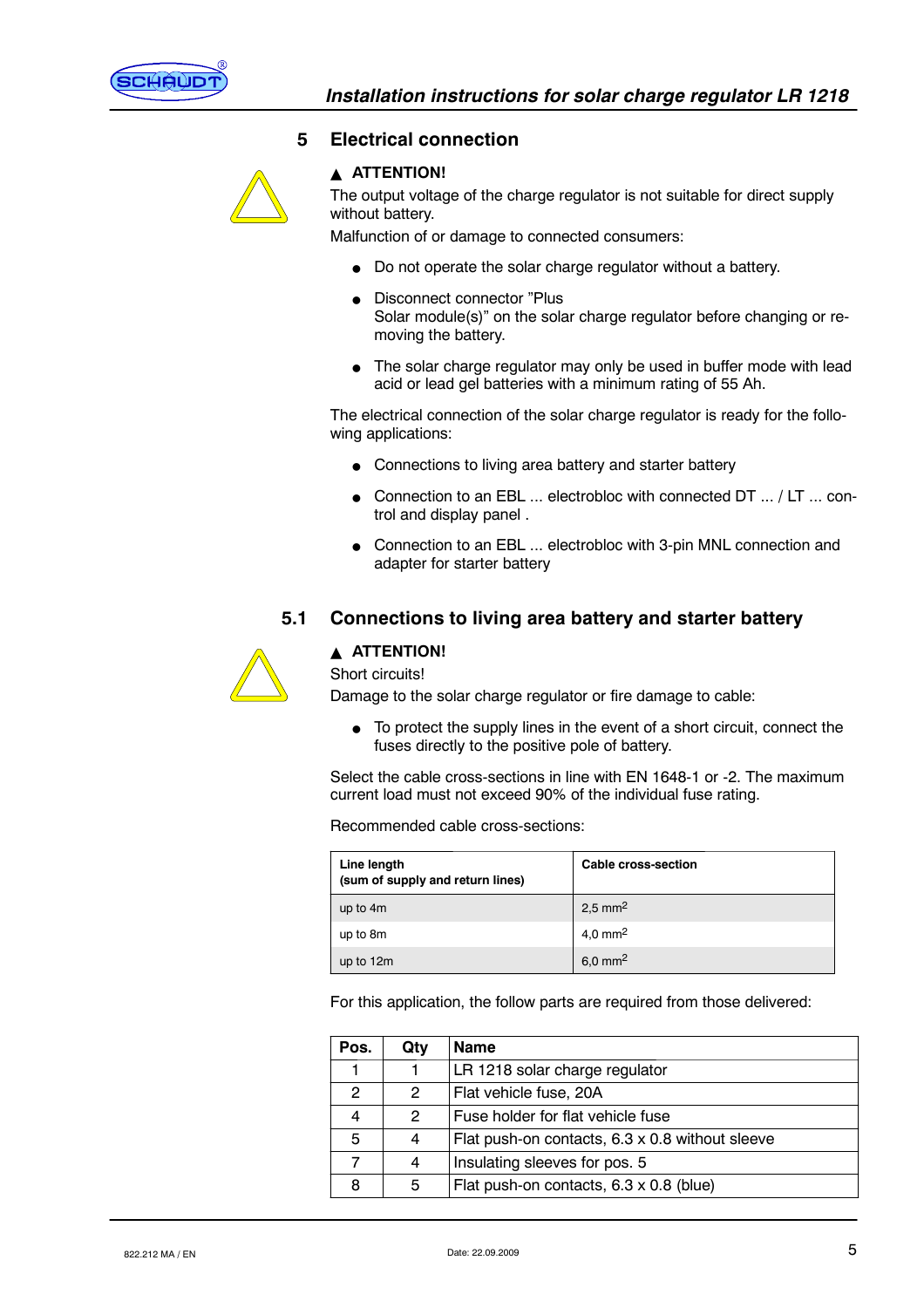



Fig. 2 Circuit diagram of connection LR 1218 to starter battery and living area battery

| Pos.           | <b>Name</b>                                       |
|----------------|---------------------------------------------------|
| F <sub>1</sub> | Fuse for starter battery charge current (20A)     |
| F <sub>2</sub> | Fuse for living area battery charge current (20A) |
| G <sub>1</sub> | Starter battery                                   |
| G <sub>2</sub> | Living area battery                               |
| G <sub>3</sub> | Solar module(s)                                   |
| LR 1218        | Solar charge regulator                            |
| $^\star$       | for display panel (optional)                      |

**Connection sequence**

The connection at the front of the solar charge regulator is established in the following sequence:

- $\blacktriangleright$  1. Connect the two fuse holders with fuses to the connection cable in accordance with the circuit diagram in Fig. 2. Use the flat push-on contacts  $(6.3 \times 0.8)$  without sleeve for this  $(Fig. 1, Pos. 5)$ . After crimping, attach the insulating sleeves (Fig. 1, Pos. 7). Insert the two fuses.
- ► 2. First connect the connection cables for living area battery and starter battery to the solar charge regulator, observing the polarity of the connections. Use the flat push-on contacts  $(6.3 \times 0.8)$  for this (blue, Fig. 1, Pos. 8).
- $\triangleright$  3. Connect the connection cables for living area battery and starter battery to the batteries.
- ▶ 4. **Finally,** connect solar modules to the solar charge regulator. Use the flat push-on contacts  $(6.3 \times 0.8)$  for this (blue, Fig. 1, Pos. 8). The connection cables for the solar modules should be positioned as closely as possible to each other to avoid interference of radio reception.

Disconnect in reverse order. **Disconnection**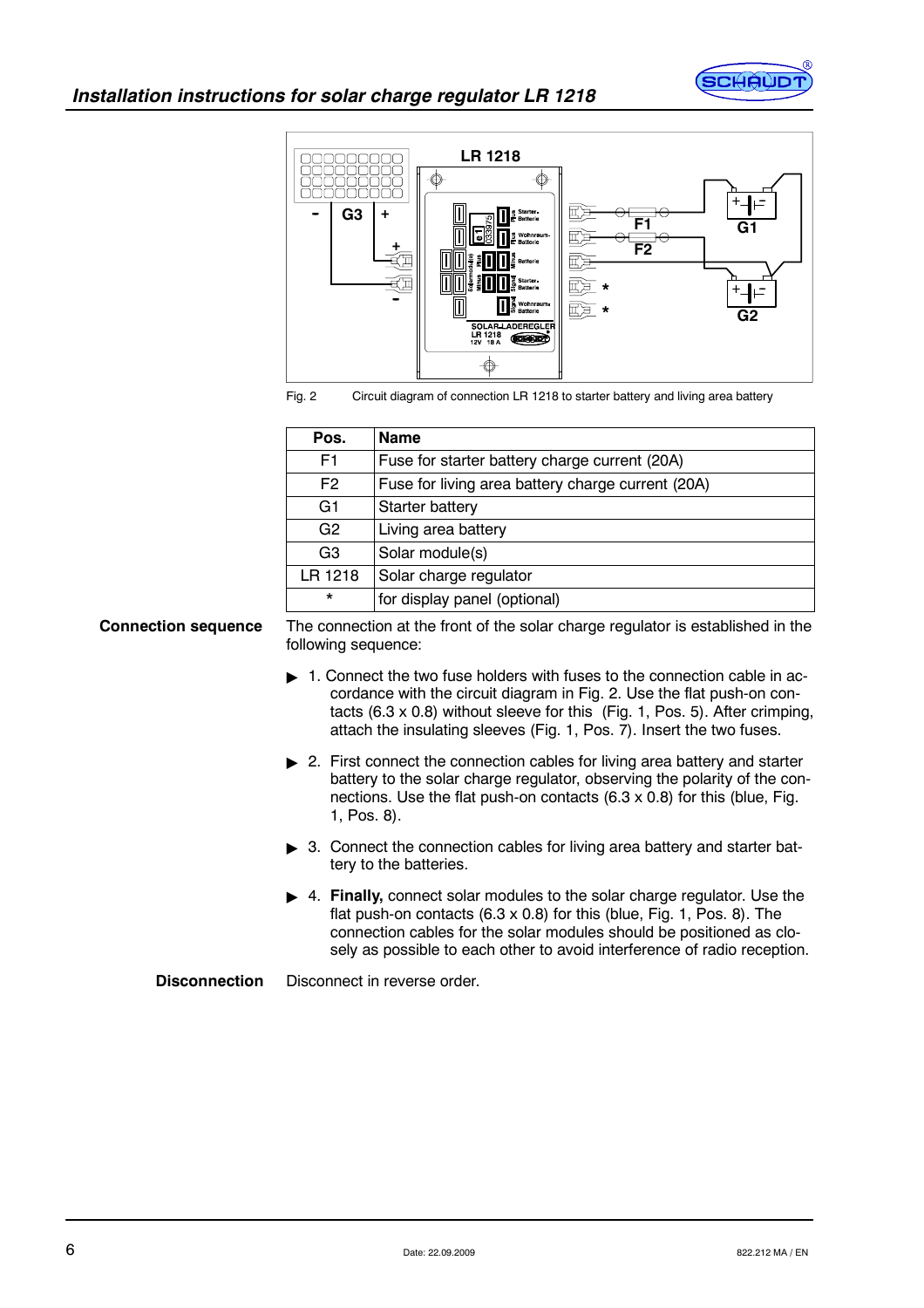

# **5.2 Connection to an EBL ... electrobloc with connected DT ... / LT ... control and display panel**

| Pos. | Qty          | <b>Name</b>                                                                   |  |  |
|------|--------------|-------------------------------------------------------------------------------|--|--|
|      | 1            | LR 1218 solar charge regulator                                                |  |  |
| 2/3  |              | 20A or 15A flat vehicle fuse (depending on EBL )                              |  |  |
| 8    | $\mathbf{2}$ | Flat push-on contacts, 6.3 x 0.8 (blue)                                       |  |  |
| 11   |              | EBL  connector cable (batteries for charge currents)                          |  |  |
| 12   |              | EBL  connector cable (signals for display charge<br>currents on $DT$ / $LT$ ) |  |  |

For this application, the follow parts are required from those delivered:



Fig. 3 Circuit diagram of connection LR 1218 to EBL ... with DT ... / LT ...

| Pos.           | <b>Name</b>                                                                                         |  |  |
|----------------|-----------------------------------------------------------------------------------------------------|--|--|
| X              | Cable with electrobloc connector:                                                                   |  |  |
|                | - X1<br>negative battery<br>brown<br>- X2 red + starter battery<br>- X3 black + living area battery |  |  |
|                | Cable with DT /LT  control and display panel connector                                              |  |  |
|                | living area battery signal<br>Y1<br>brown<br>- Y2 white<br>starter battery signal                   |  |  |
| G <sub>3</sub> | Solar module(s)                                                                                     |  |  |
| 1218           | Solar charge regulator                                                                              |  |  |

#### **Connection sequence**

The connection at the front of the solar charge regulator is established in the following sequence:

- 1. Connect the electrobloc with cable X (connection cable EBL ... (charge currents for batteries), Fig. 1, Pos. 11).
- $\triangleright$  2. Connect the electrobloc with cable Y (signals for display of charge currents on DT ... / LT ..., Fig. 1, Pos. 12).
- 3. Fit the right flat vehicle fuse (15A or 20 A; Fig. 1, Pos. 2 or 3) into the "Solar" fuse on the EBL ...
- ▶ 4. **Finally,** connect solar modules to the solar charge regulator. Use the flat push-on contacts  $(6.3 \times 0.8)$  for this (blue, Fig. 1, Pos. 8). The connection cables for the solar modules should be positioned as closely as possible to each other to avoid interference of radio reception.
- $\triangle$  The correct fuse rating is imprinted on the front plate of the EBL ... front plate. See also the block diagram in the instruction manual of the electrobloc.

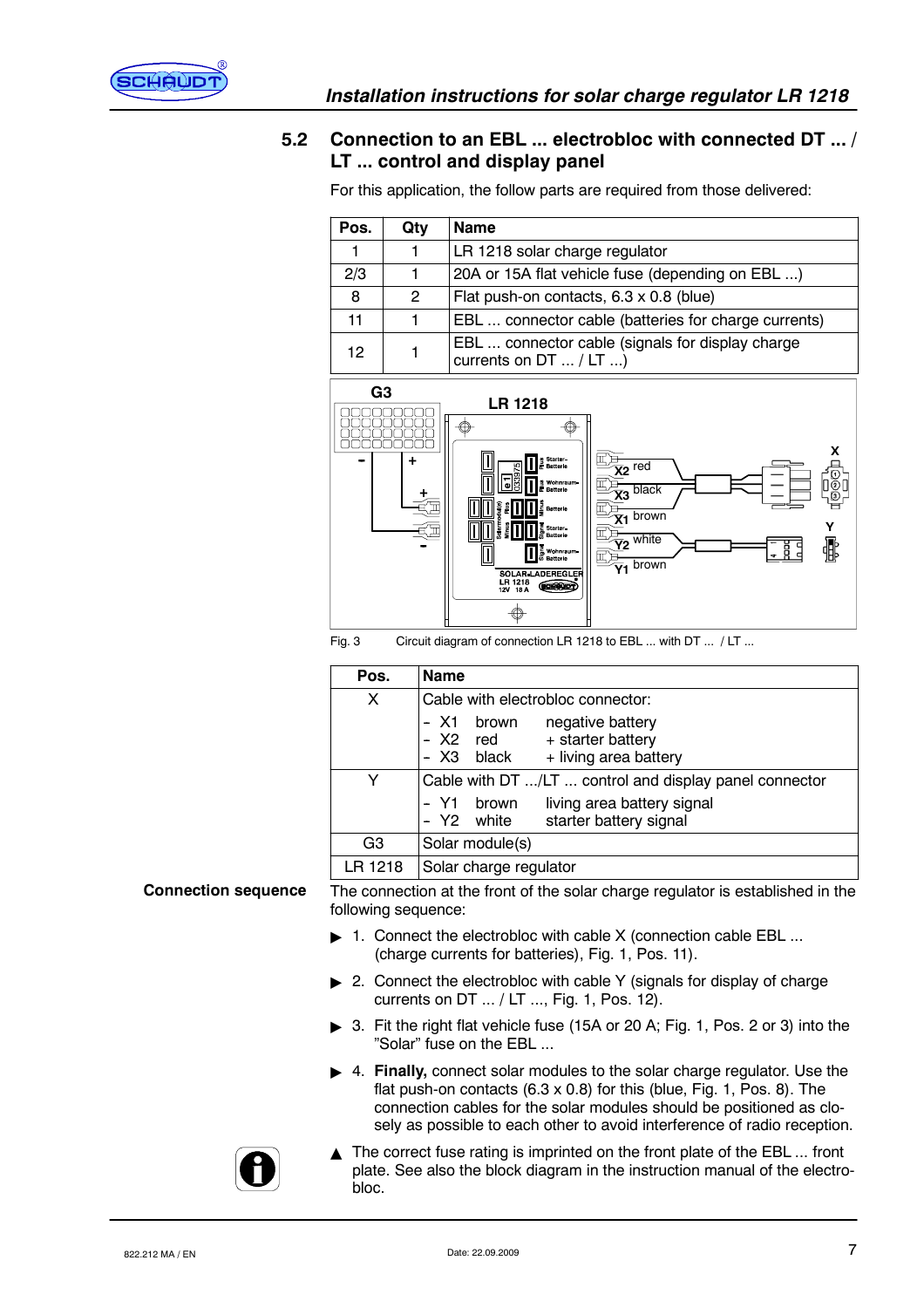

Disconnect in reverse order. **Disconnection**

# **5.3 Connection to an EBL ... electrobloc with 3-pin MNL connection and adapter for starter battery**

When using an electrobloc which only has a 3-pin connection for a solar charge regulator, an adapter for charging the starter battery can be retrofitted. It is then possible to charge the living area battery and the starter battery simultaneously.

The following electroblocs (as of April 2008) can be used with the adapter:

- $\bullet$  EBL 99
- **EBL 100**
- $\bullet$  EBL 264-9
- $\bullet$  FBL 240
- $\bullet$  EBL 269

An IT 300 Solar display panel, for the display of the solar charge current, can be used as an optional extra.

For this application, the follow parts are required from those delivered:

| Pos. | Qty | <b>Name</b>                                           |
|------|-----|-------------------------------------------------------|
|      |     | LR 1218 solar charge regulator                        |
| 2/3  |     | 20A or 15A flat vehicle fuse (depending on EBL )      |
| 3    |     | Flat vehicle fuses                                    |
| 8    | 2   | Flat push-on contacts, 6.3 x 0.8 (blue)               |
| 9    |     | EBL  connector cable (caravan battery charge current) |
| 10   |     | EBL  adapter cable (starter battery charge current)   |



Fig. 4 Circuit diagram of connection LR 1218 to EBL ...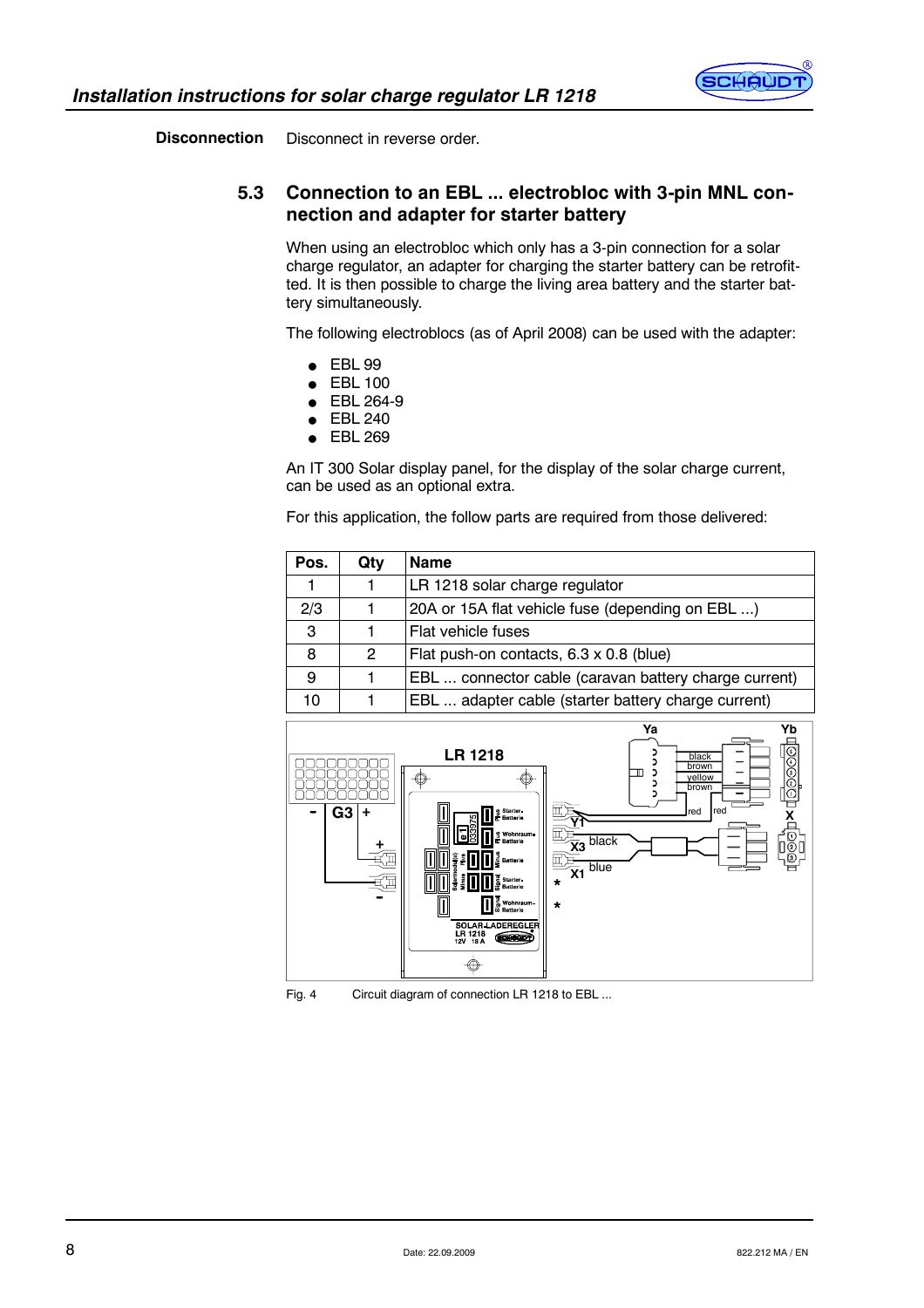

|                            | Pos.                | <b>Name</b>                                                                                                                                                                                                                                                                                         |  |
|----------------------------|---------------------|-----------------------------------------------------------------------------------------------------------------------------------------------------------------------------------------------------------------------------------------------------------------------------------------------------|--|
|                            | X                   | Cable with electrobloc connector:                                                                                                                                                                                                                                                                   |  |
|                            |                     | – X1<br>blue<br>negative battery<br>not assigned<br>$X2 -$<br>$\overline{\phantom{a}}$<br>- X3 black<br>+ living area battery                                                                                                                                                                       |  |
|                            | Y                   | Electrobloc adapter cable                                                                                                                                                                                                                                                                           |  |
|                            |                     | Ya to available electrobloc cable<br>$\overline{\phantom{a}}$<br>Yb to electrobloc<br>$\overline{\phantom{0}}$                                                                                                                                                                                      |  |
|                            |                     | Y1<br>red<br>+ starter battery<br>$\ddot{\phantom{a}}$<br>Y2 brown<br>negative sensor, living area battery<br>$\ddot{\phantom{1}}$<br>Y3 yellow<br>$D+$ input<br>$\overline{\phantom{0}}$<br>Y4 brown<br>negative starter battery for refrigerator<br>Y5 I<br>black<br>+ living area battery sensor |  |
|                            | G <sub>3</sub>      | Solar module(s)                                                                                                                                                                                                                                                                                     |  |
|                            | LR 1218             | Solar charge regulator                                                                                                                                                                                                                                                                              |  |
|                            | $^\star$            | for display panel (optional)                                                                                                                                                                                                                                                                        |  |
| <b>Connection sequence</b> | following sequence: | The connection at the front of the solar charge regulator is established in the                                                                                                                                                                                                                     |  |
|                            |                     | 1. On the electrobloc, disconnect the vehicle-side 5-pin cable carrying<br>the starter battery supply.                                                                                                                                                                                              |  |

- ► 2. Connect the electrobloc with cable Y(adapter cable EBL ... (charge current for starter batteries), Fig. 1, Pos. 10).
	- $\bullet$  Ya to the vehicle-side cable
	- Connect Yb on the electrobloc
- $\triangleright$  3 Connect the electrobloc with cable X (connection cable EBL ... (charge current for caravan battery), Fig. 1, Pos. 9).
- ▶ 4. Fit the right flat vehicle fuse (15A or 20 A; Fig. 1, Pos. 2 or 3) into the "Solar" fuse on the EBL ...



- $\triangle$  The correct fuse rating is imprinted on the front plate of the EBL ... front plate. See also the block diagram in the instruction manual of the electrobloc.
- $\triangleright$  5. Finally, connect solar modules to the solar charge regulator. Use the flat push-on contacts  $(6.3 \times 0.8)$  for this (blue, Fig. 1, Pos. 8). The connection cables for the solar modules should be positioned as closely as possible to each other to avoid interference of radio reception.

Disconnect in reverse order. **Disconnection**

# **5.4 Block diagram/connection diagram**



 $\blacktriangle$  The block diagram and connection diagram are appended to the instruction manual of the solar charge regulator.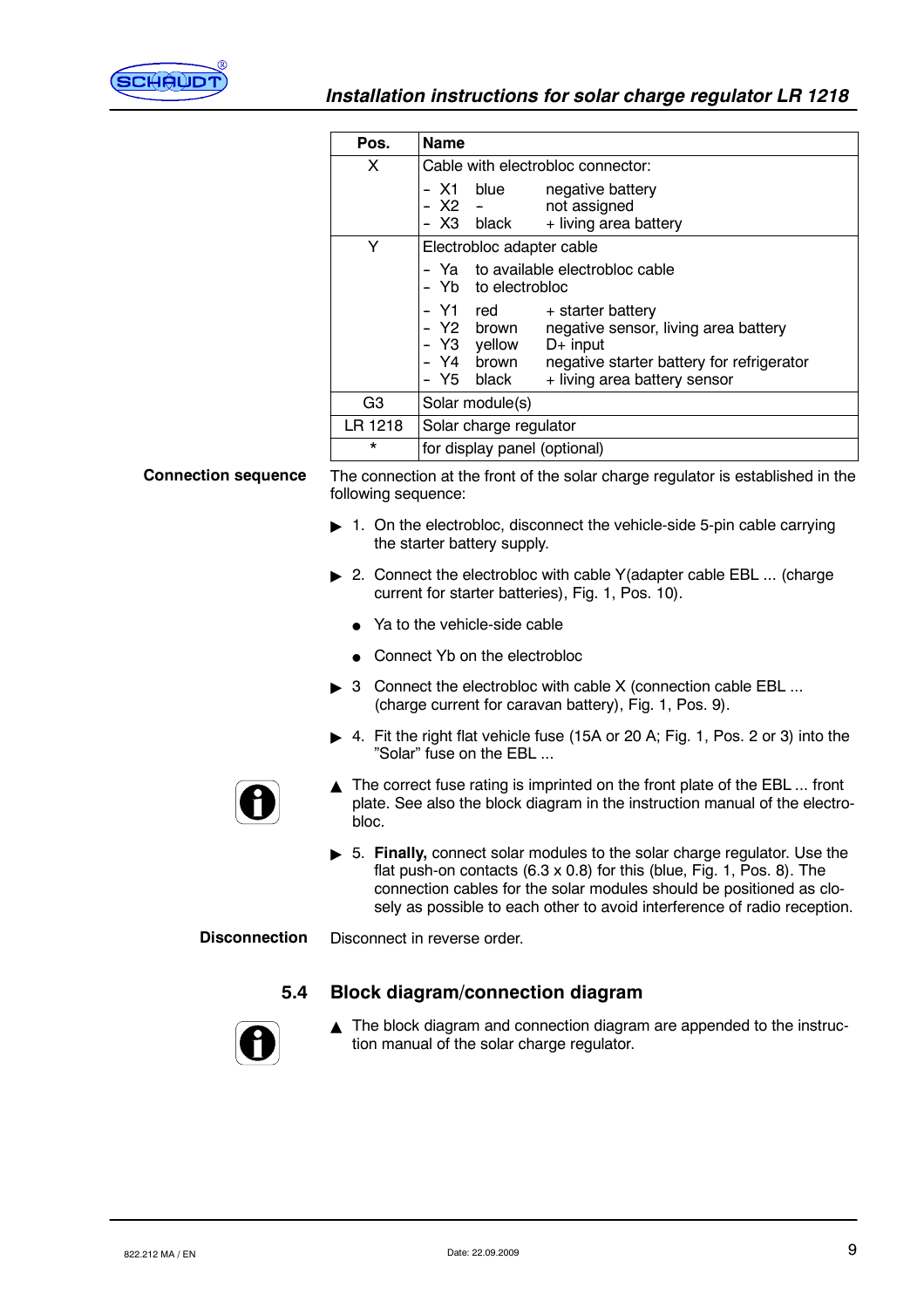

# **6 Initial use**

| 6.1                    | <b>Checks prior to initial use</b>                                                                                                   |
|------------------------|--------------------------------------------------------------------------------------------------------------------------------------|
| Before starting up     | $\triangleright$ Ensure that all the connections are correct (only for initial use).                                                 |
|                        | $\blacktriangleright$ Ensure that the batteries or the electrobloc are connected (depending on<br>operating mode).                   |
|                        | $\blacktriangleright$ If the solar charge regulator is connected to an electrobloc, ensure the<br>battery cut-off switch is enabled. |
| Starting up the system | • Connect the solar module to the solar charge regulator with the correct<br>polarity. The solar charge regulator is ready to use.   |
| 7                      | <b>Technical data</b>                                                                                                                |
| 7.1                    | <b>Mechanical data</b>                                                                                                               |
| <b>Dimensions</b>      | 56 x 75 x 110 (H x W x D in mm), including attachment feet                                                                           |
| Weight                 | 160 <sub>g</sub>                                                                                                                     |
| <b>Housing</b>         | Plastic, black                                                                                                                       |
| <b>Base plate</b>      | Aluminium, powder coated, gentian blue RAL 5010                                                                                      |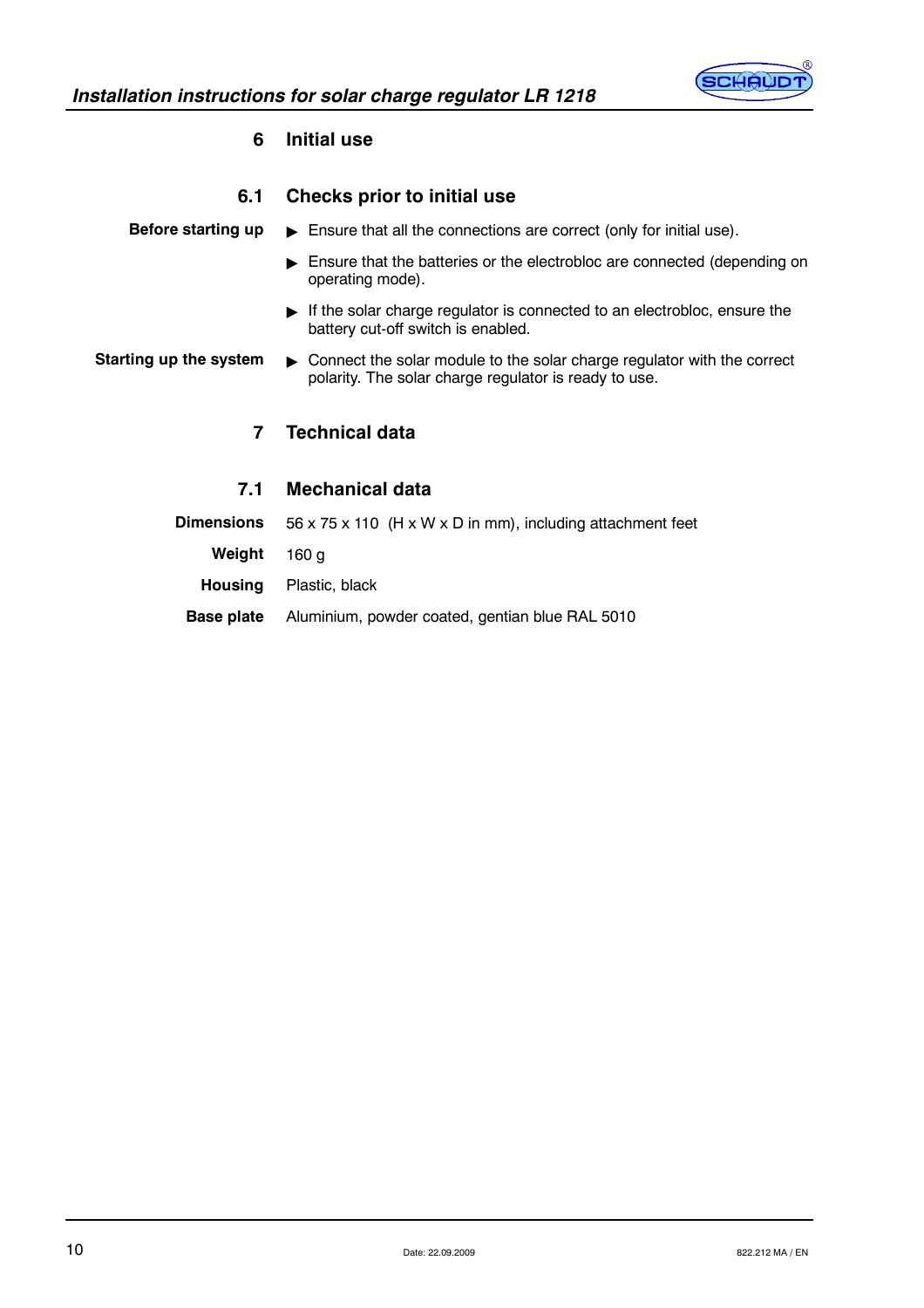

| <b>Nominal voltage</b>                | 12V                                                                                                            |                                               |  |
|---------------------------------------|----------------------------------------------------------------------------------------------------------------|-----------------------------------------------|--|
| <b>Regulating principle</b>           | pulse-width modulated series regulator charge curve (with solar module) IU                                     |                                               |  |
| Final charge voltage                  | 14.2 V living area battery (has priority)<br>14.2 V starter battery                                            |                                               |  |
| Solar charge regulator<br>consumption | approx. 4.5 mA (with solar module in the dark)                                                                 |                                               |  |
| <b>Suitable batteries</b>             | 6-cell lead acid or lead gel batteries, rated 55 Ah or higher                                                  |                                               |  |
| Suitable solar modules                | Typ. 36-cell modules with the following properties:                                                            |                                               |  |
|                                       | • Off-load voltage max. 25 V<br>• Overall nominal current max. 18 A<br>Overall short circuit current max. 19 A |                                               |  |
|                                       |                                                                                                                |                                               |  |
|                                       |                                                                                                                |                                               |  |
| <b>Calculation example</b>            | For example, five solar modules each rated at 55W can be connected in pa-<br>rallel:                           |                                               |  |
|                                       | Per solar module                                                                                               | $U_0 = 22 V$                                  |  |
|                                       | Overall nominal current                                                                                        | $I_{nominal} = 3.2 A$<br>$I_{nominal} = 16 A$ |  |
| 7.3                                   | <b>Environmental parameters</b>                                                                                |                                               |  |
| <b>Operational temperature</b>        | -20 $^{\circ}$ C to +40 $^{\circ}$ C                                                                           |                                               |  |
| Storage temperature                   | $-20$ °C to $+70$ °C                                                                                           |                                               |  |
| <b>Humidity</b>                       | Operation in dry environment only                                                                              |                                               |  |

#### **7.2 Electrical data**

# **8 Storage - Packaging - Transportation**

Only transport and store the solar charge regulator if the packing is suitable and ambient conditions are dry.

No part of this manual may be reproduced, translated or copied without express written permission.  $_{\odot}$